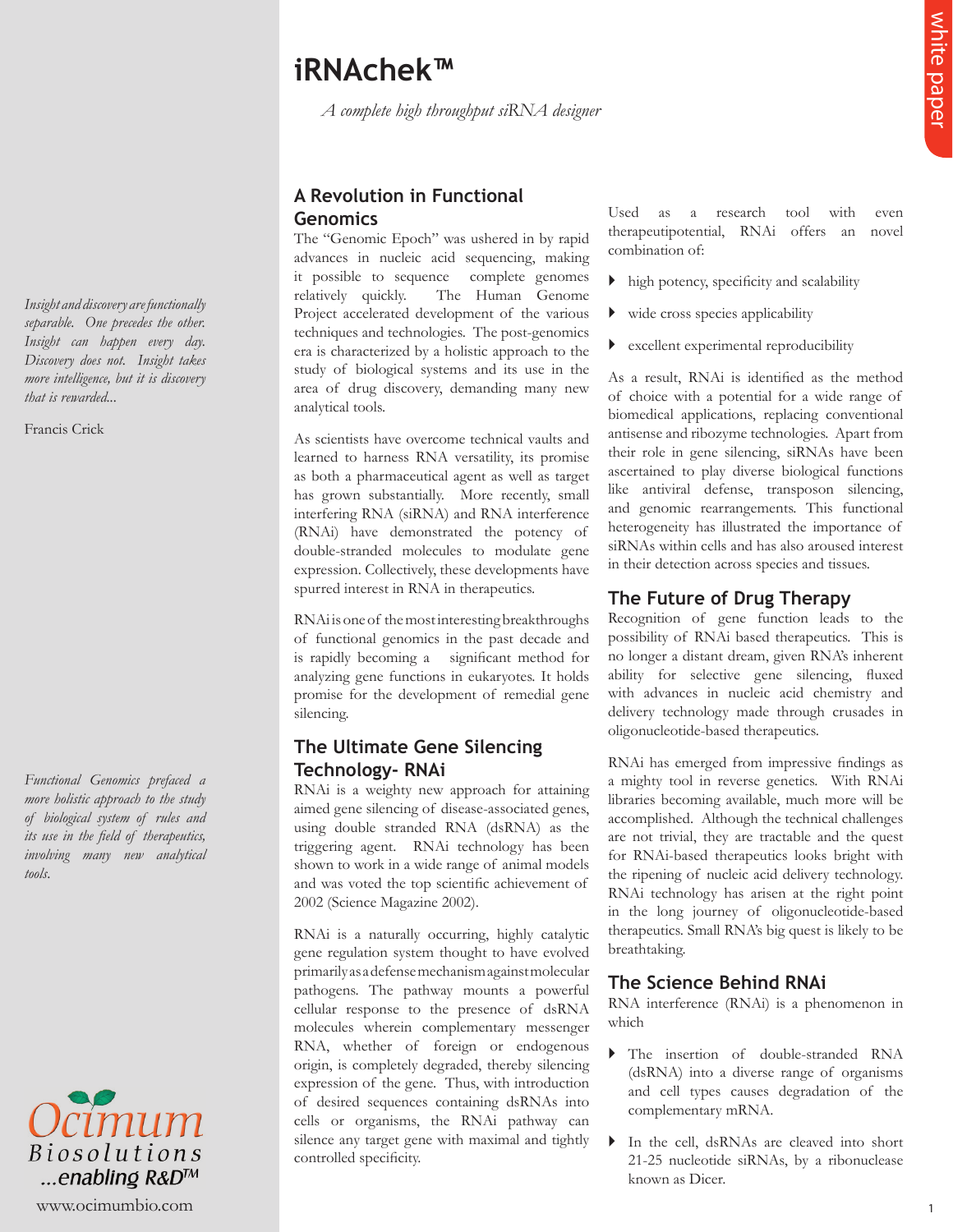*Arrest the Expression, Arrest the Disease. Small RNA's big quest is in all likelihood to be breathtaking.* 

*If you do not want a protein, KILL THE MESSENGER!!!*

*The application of RNAi to environmental health research will help address critical questions at a genome-wide level.*



- An unwound strand of siRNA is subsequently housed in RNA-induced silencing complex (RISC) of protein molecules.
- Activated RISC then binds to complementary transcript by base pairing interactions between the siRNA antisense strand and it's target mRNA.
- The bound mRNA is cleaved and is made vulnerable to RNAses. Silencing thus achieved is as shown below.



In mammals, introducing dsRNA longer than about 30 nucleotides has not been successful due to invoking of nonspecific responses. However, transfection of synthetic 21 nucleotide siRNA duplexes into mammalian cells specifically suppresses endogenous genes. Challenges still persist as RNAi research moves from mice to man. While finding right genes to target is critical, of equal importance is the current focus on delivery of siRNAs to target cells. In addition, short and long-term side effects of RNAi therapy remain largely unknown.

## **The siRNA Design – A Challenge**

Various methods for delivering siRNA include chemical synthesis, in vitro transcribed expression cassettes and siRNA expression vectors. Regardless of delivery mode, quality of specific silencing achieved is still a design-dependent constraint.

On selection of gene to silence, user needs to identify an ideal siRNA with numerous potential sites to bind on target mRNA. Effective silencing criteria identified to-date include factors such as GC% in range of 35 to 60 and lack of secondary structure that make target regions inaccessible.

On the same token, criteria that ensure specific silencing include sequence dependent factors such as avoiding siRNAs with strong homology to other gene sequences, carrying motifs recognized for occurrence within genome, and user-dependent annotation, to oligo-design based criteria such as absence of sequence patterns like G-tetrads.

Properties that characterize these effective sites have been analyzed. However, there is still ambiguity to warrant experimentation with at least three siRNAs to ensure silencing success. Accepting this has led to an an understanding that any software that designs siRNAs must provide user facility and flexibility to define emerging criteria that select valid siRNAs. Also appreciated was the need for a statistics module that could aid in identification of these probable success criteria, both from design and experimental data.

These were the key focus of design environment of iRNAchek™, as described further in the document.

## **Our Solution to the Challenge of siRNA Design**

iRNAchek™ provides molecular biologists the essential tools and analytics necessary to design siRNAs. Ocimum Biosolutions has invested significant time to make iRNAchek™ powerful and user friendly, and believe that users will significantly speed up their research in the field of siRNA design.

Comprehensive and intuitive design environment of iRNAchek™ helps achieve the above through organization of sequence data, designing and filtering of siRNAs, and further tracking and analysis of successful templates. The tool provides user with great flexibility to define search templates; set regions of interest based on presence of Open Reading Frames (ORFs), untranslated regions (UTR), introns and exons, secondary structures, and motifs; apply mRNA stabilizing modifications; and more importantly carry out a post-experimentation analysis of successful siRNA for refining design criteria or constraints.

iRNAchek™ is the tool for those designing siRNAs in-house, be it a pharmaceutical industry or an individual researcher.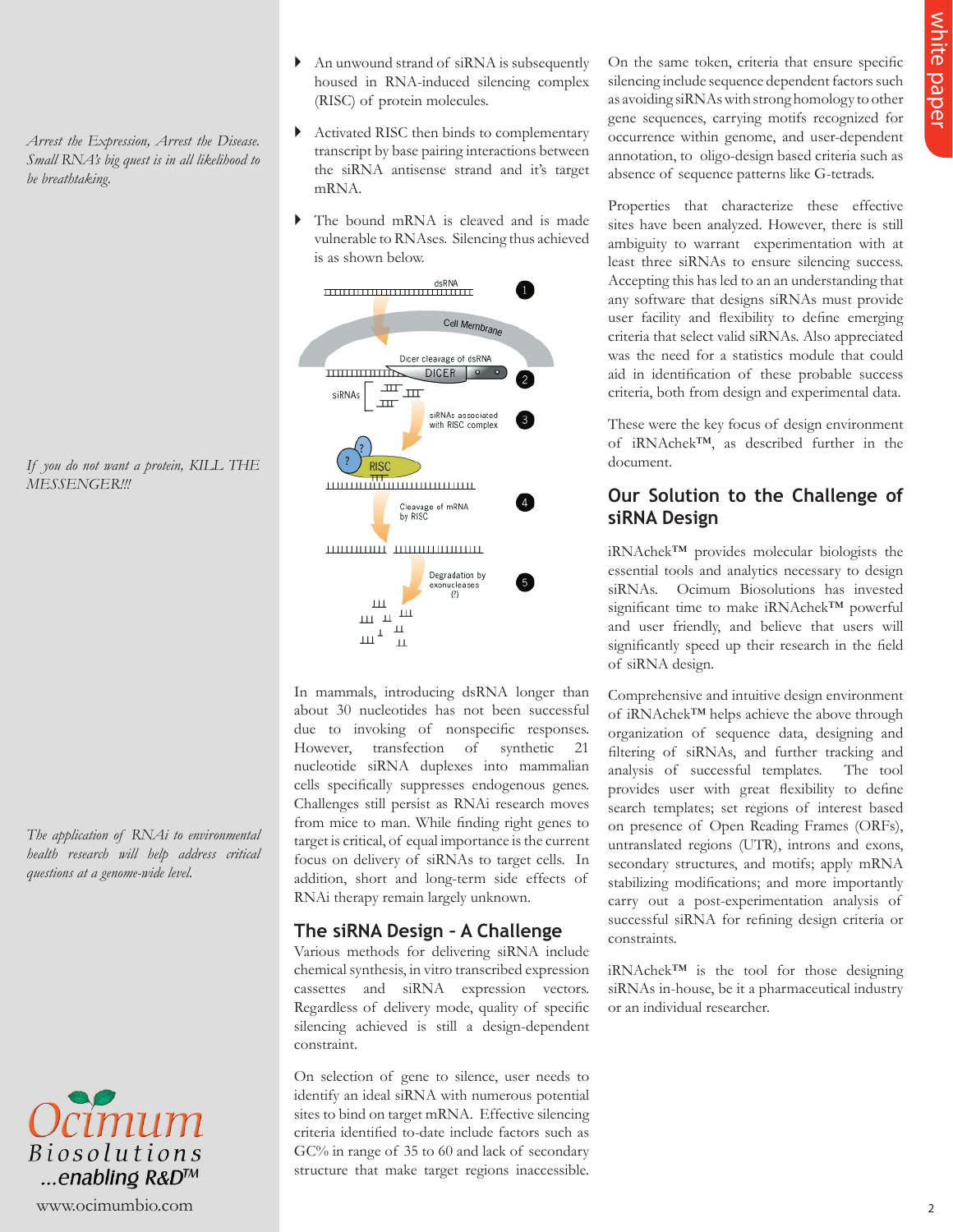#### *Small RNA, big challenge…*

*The application of RNAi to environmental health research will help address critical questions at a genome-wide level.*

## **Important Features of iRNAchek™ Search Based on Specific Region**



iRNAchek™ provides a facility to scan and filter siRNAs based on regions of interest defined by presence or absence of open reading frames, introns, exons, untranslated regions (UTR) and other user-defined or imported sequence annotations. There is also a provision to eliminate templates from specific regions.

# **BLAST Tool**



iRNAchek™ BLAST utility aids researcher to automatically filter siRNAs based on degree of non-target homology. Using this tool, users can search for potential matches from both NCBI databases or proprietary local databases. Further, there is a provision for setting one's own filter criteria.

## **Motif Search**



It is essential that siRNA do not target functionally significant regions across genome.

iRNAchek™ efficiently eliminates for such possibilities by Motif-based filtering. Users are allowed to define motifs of interest from the tool. **StemLoopSearch**



Efficacy of siRNA could be to limited by occurrence of strong local secondary structures making on regions on target mRNA inaccessible. iRNAchek™ identifies and lists all possible hairpins with facility to sort and filter by destabilization energies calculated from values in Turner tables, based on the nearest neighbor algorithm.

## **Statistical Analysis for Knockout Prediction**



iRNAchek™ maintains and imports libraries of selected siRNAs. These templates may further be analyzed for identifying user-defined or design-time success criteria. A feature essential to design siRNA with better efficacy in targeted system. More important is the facility to predict success of imported siRNAs based on such identified parameters.

*iRNAchek™ provides a comprehensive and intuitive design environment for organization of sequence data, design of siRNAs, and tracking and analyzing successful templates.*